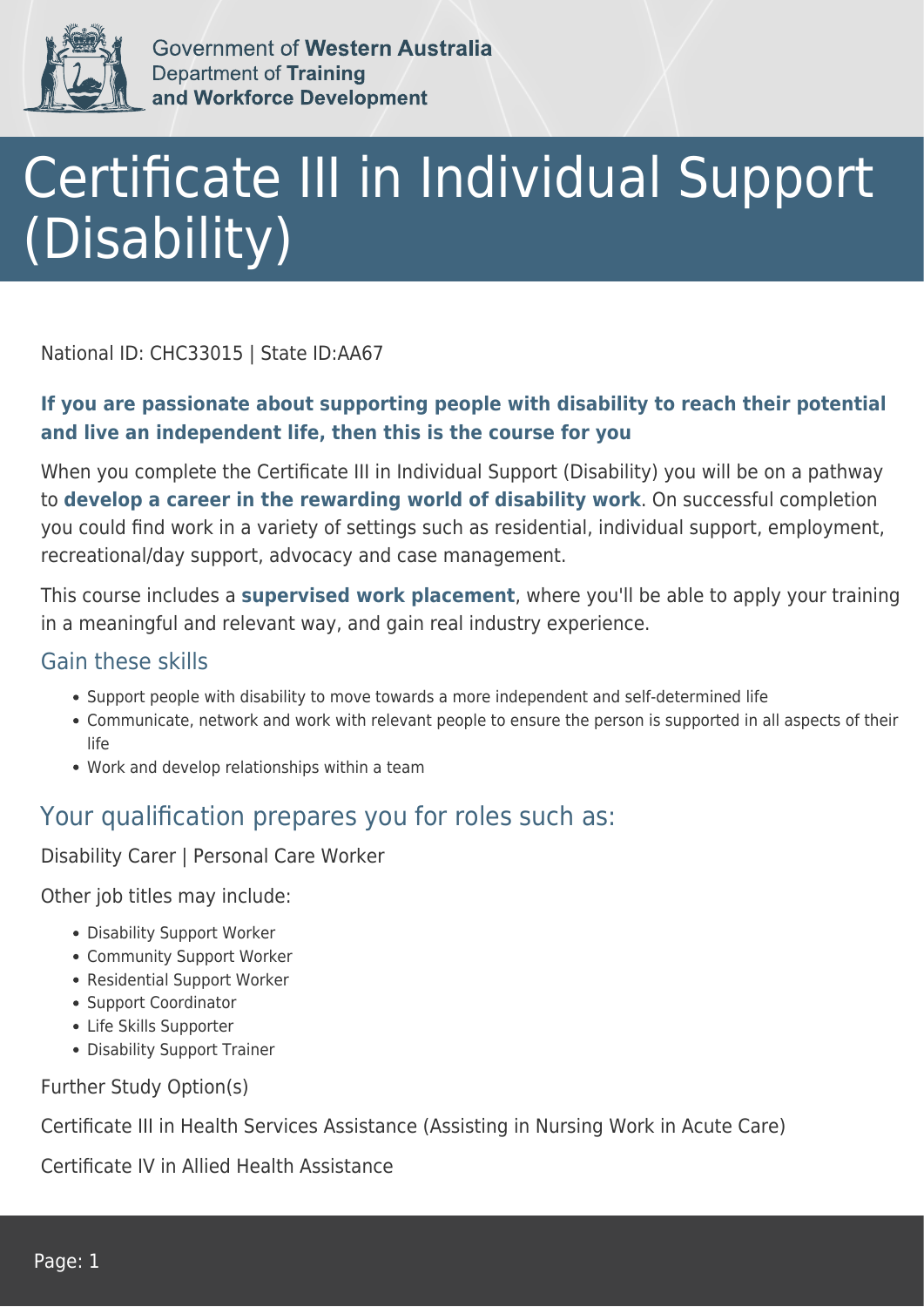

Government of Western Australia Department of Training and Workforce Development

Certificate IV in Community Services Diploma of Community Services Diploma of Nursing [Apply now](https://tasonline.tafe.wa.edu.au/Default.aspx)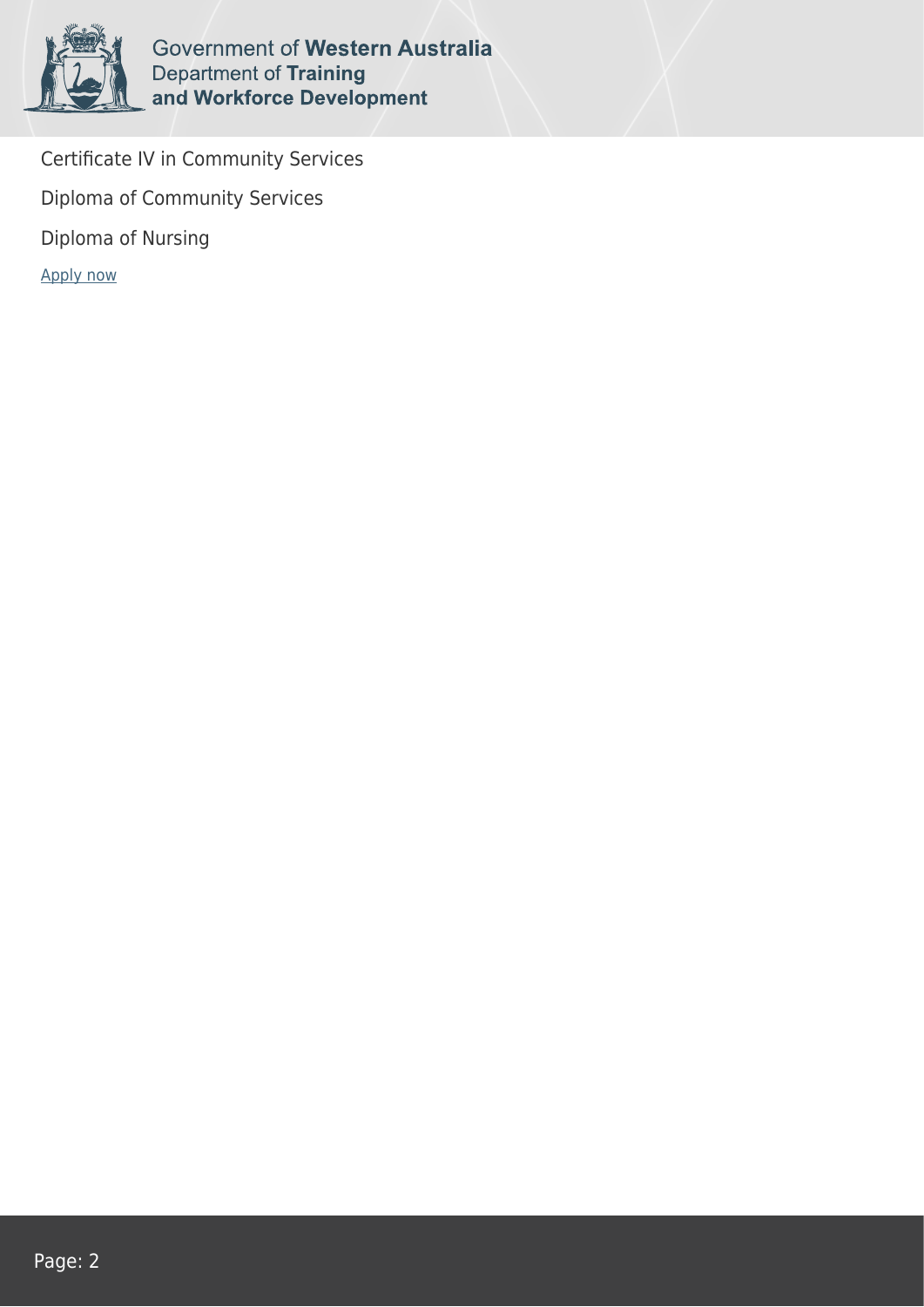

## Course Overview



| Location                                | <b>Duration</b> | Competitive | Selection criteria    |
|-----------------------------------------|-----------------|-------------|-----------------------|
| Joondalup (McLarty Avenue) One semester |                 | - No        | No selection criteria |
| <b>Mount Lawley</b>                     | One semester    | - No        | No selection criteria |

South Metropolitan

| Location   | <b>Duration</b>  | Competitiv<br>e | Selection criteria                       |
|------------|------------------|-----------------|------------------------------------------|
| Mandurah   | One semester Yes |                 | Academic achievement and work<br>history |
| Rockingham | One semester Yes |                 | Academic achievement and work<br>history |
| Thornlie   | One semester     | - Yes           | Academic achievement and work<br>history |

South<br>Regional

| Location         | <b>Duration</b> | Competitive    | Selection criteria    |
|------------------|-----------------|----------------|-----------------------|
| Albany           | One semester    | <b>No</b>      | No selection criteria |
| <b>Bunbury</b>   | One semester    | <b>No</b>      | No selection criteria |
| <b>Busselton</b> | One semester    | No.            | No selection criteria |
| Collie           | One semester    | N <sub>o</sub> | No selection criteria |
| Esperance        | One semester    | N <sub>o</sub> | No selection criteria |
| Harvey           | One semester    | N <sub>o</sub> | No selection criteria |